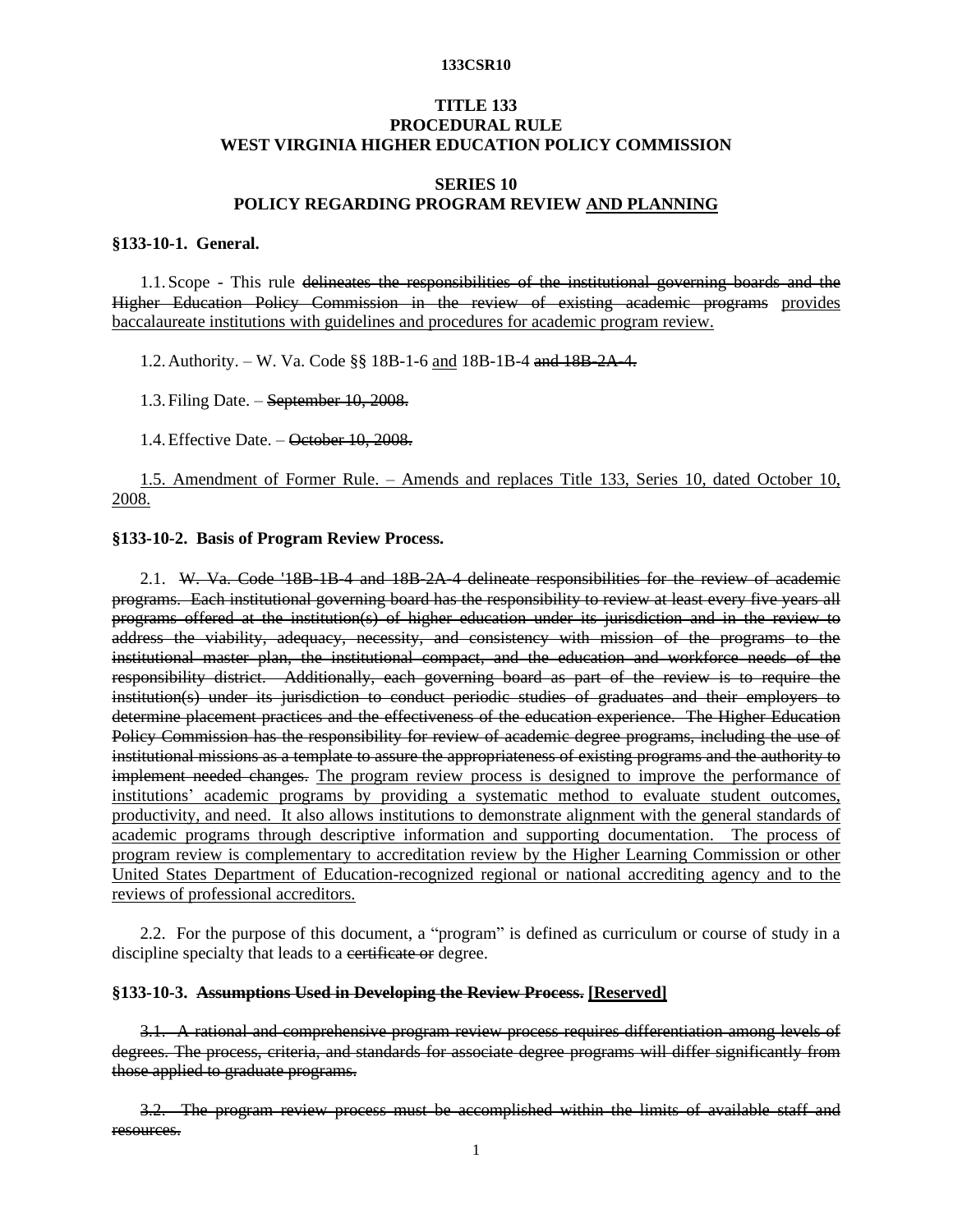3.3. A continuous auditing process allowing for early identification of programs that need particular scrutiny is required to permit changes to be anticipated, appropriate intervention to take place, and corrective action to be accomplished within normal institutional planning efforts.

3.4. A readily accessible computerized data base should be available to support the program review process.

## **§133-10-4. Evaluative Components.**

4.1. Baccalaureate institutions shall integrate program review into their strategic planning and budgeting processes. This ensures each institution considers within these processes the full breadth of academic programs and the resources necessary to support them. This more effectively positions each institution to initiate changes that enhance quality and effectiveness through an objective and evidencedbased approach for making strategic decisions about critical resources in support of each institution's mission. In order to address accomplish this the elements of viability, adequacy and necessity, each institution will shall develop a reporting format that includes perform an evaluation of all academic programs at least once every five years and provide a report on the status of these programs to the West Virginia Higher Education Policy Commission (Commission) in a format determined by the Commission. The evaluation shall consist of, but not be limited to, the following priority core components:

- 4.1.1. Mission External demand;
- 4.1.2. Faculty Quality of outcomes; and
- 4.1.3. Curriculum Delivery cost;
- 4.1.4. Resources;
- $4.1.5...$
- 4.1.6. Student learning outcomes;
- 4.1.7. Other learning and service activities;
- 4.1.8. Viability; and
- 4.1.8. Program improvement.

4.2. At the discretion of the institution, it may adopt additional components may be adopted to use in evaluating its academic programs, though the aforementioned criteria shall be given priority and weighted most within the institution's evaluation method.

4.2.Reporting formats developed by the institutions under the provisions of section 4.1. shall be submitted to the Commission for review.

## **§133-10-5. Program Review Procedures and Levels of Review.**

5.1. The program review process will provides for a review and evaluation of all programs leading to a certificate or degree at the institution. The procedural elements utilized by the institution shall be submitted to the Commission for review and shall include, at a minimum the following components: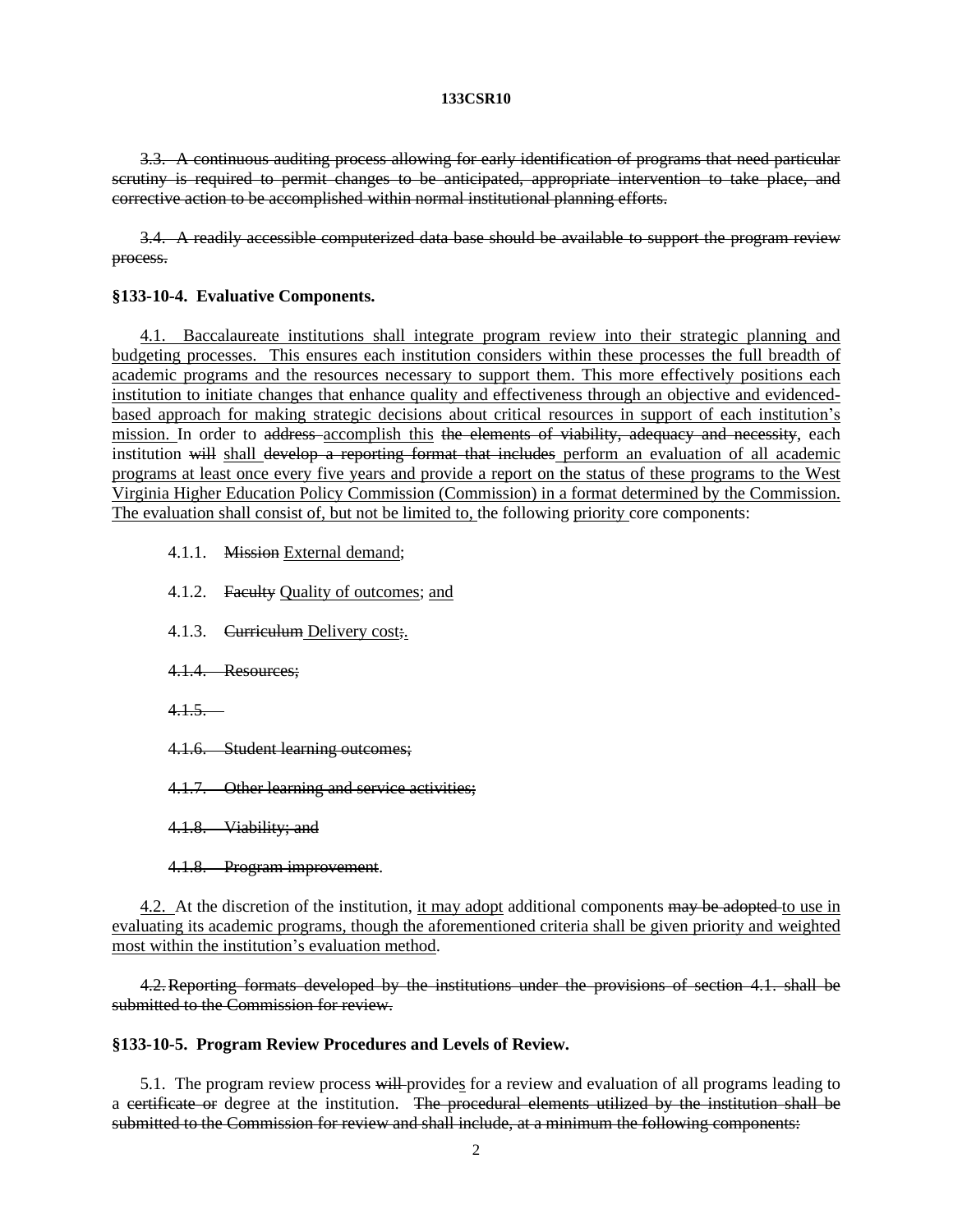5.1.1 Delineation of the roles of faculty, administrators and the institutional governing board;

5.1.2. A process for external review that includes at least one reviewer, either external to the institution or to the academic unit under review, as an outside evaluator for each program reviewed; and

5.1.3. A five-year schedule.

5.2. The institutional governing board will constitutes a committee or committees to review appropriate programs during a given year. Committees shall include a diverse range of stakeholder representation. The institution will shall draft, in accordance with the appropriate governing board's guidelines institutional policy, a self-study that uses transparent methodology. The institutions shall report this information on a form provided by the Commission. The governing board will shall report to the Chancellor by May 31 of the reporting year the results of the five-year program reviews conducted each academic year. The Higher Education Policy Commission through its staff or other appropriate entities, shall review annually the program review actions reported by each institution. The Commission may modify any institutional action consistent with its authority for review of academic programs. The final report shall include at a minimum the following :

5.2.Each institution shall submit the results of the program review actions in a common format designed to provide the Commission with essential information. The format elements are:

5.2.1. Name and degree level of program;

5.2.2. Synopses of significant findings, including findings of external reviewer(s);

5.2.3. Plans for program improvement, including timeline;

5.2.4. Identification of weaknesses or deficiencies from the previous review and the status of improvements implemented or accomplished;

5.2.5. Five-year trend data on graduates and majors enrolled;

5.2.6. Summary of assessment model and how results are used for program improvement;

5.2.7. Data on student placement (for example, number of students employed in positions related to the field of study or pursuing advanced degrees); and

5.2.8. Final recommendations approved by governing board.

For programs with specialized accreditation, the institution shall provide a copy of the letter continuing the conferral of accreditation. Accredited programs that meet productivity guidelines will not be subject to further review by the Commission

5.2.1. Identification of programs to be developed or expanded due to demand;

5.2.2. Programs that will be improved through advancements in efficiency, quality, productivity, and focus;

5.2.3. Programs considered for consolidation or discontinuation based on cost of delivery and degree of relevance and impact;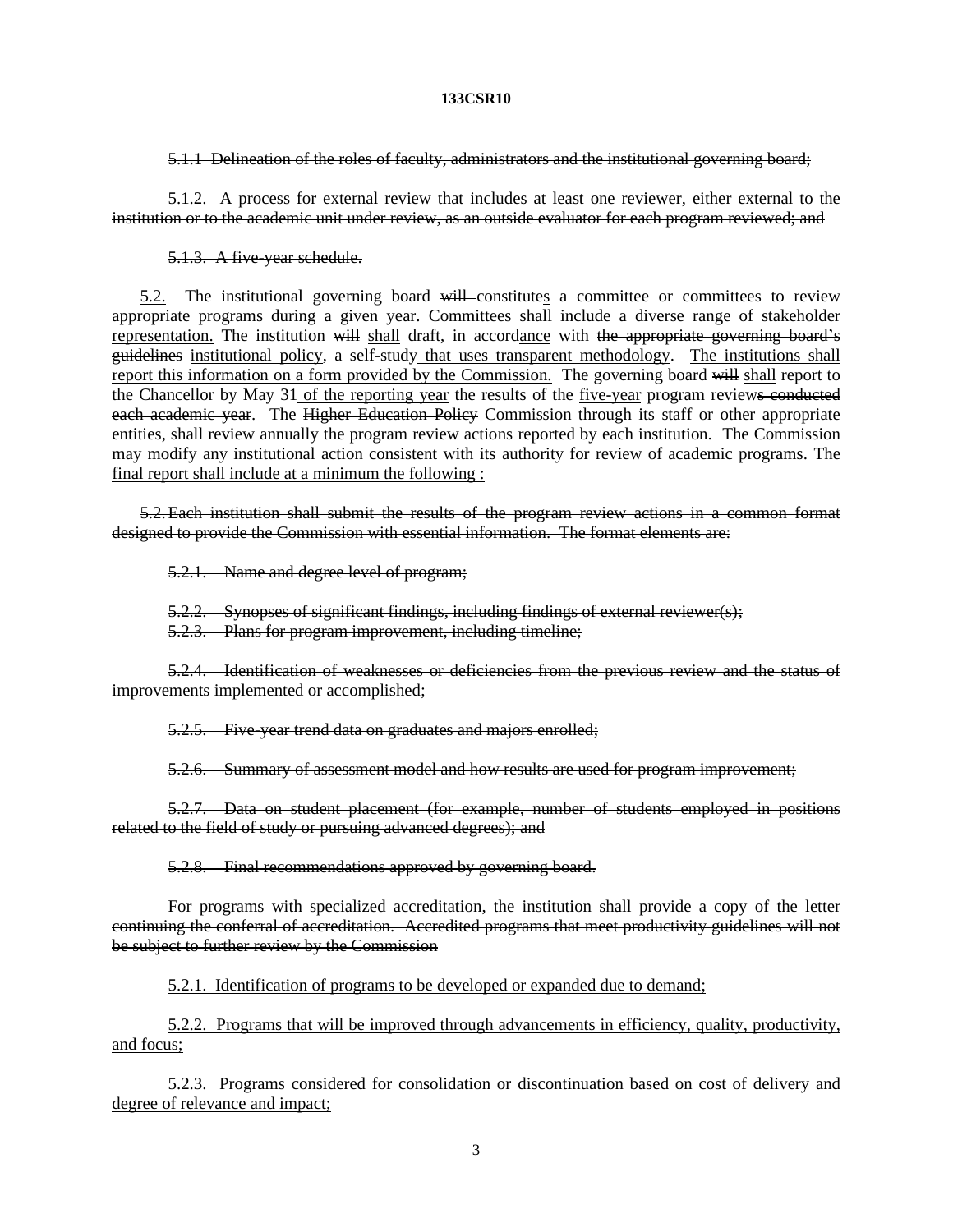### 5.2.4. Opportunities for improvements to organizational structure and function; and

# 5.2.5. Estimated institutional savings and efficiencies created through implementation of recommendations.

5.3.Program Review by the Institutional Board of Governors - The purpose of the appropriate Board review, conducted on a regular five-year cycle, will be to conduct an in-depth evaluation of the viability, adequacy, and necessity for each academic program, consistent with the mission of the institution. Comprehensive institutional self-studies conducted in compliance with accreditation or institutional processes and completed within the previous 60 months may be used to provide the base line data for the review, with any necessary updating of factual information or interim reports to the accrediting body.

Programs that are accredited by specialized accrediting or approving agencies (for disciplines for which such agencies exist) recognized by the Federal Government and/or the Council on Higher Education Accreditation shall be considered to have met the minimum requirements of the review process with respect to adequacy. For programs so accredited or approved, institutions shall submit: the comprehensive institutional self-study conducted in compliance with the accreditation or approval process, a copy of the letter containing the conferral of accreditation or approval and a documented statement from the chief academic officer regarding program consistency with mission, viability and necessity. In preparing the institutional self-study, each institution will utilize a collaborative process which includes faculty, students and administrators.

5.3. Each year between five-year reviews, the institutions shall provide to the Commission an annual update in a format and timeline established by the Chancellor or the Chancellor's designee. These updates shall inform Tthe Higher Education Policy Commission, through its staff or other appropriate entities, shall review annually of the program review actions reported by each institution. progress achieved by the institutions in implementing report recommendations and addressing underperforming programs identified in the institution's report, including any action reporting in the program planning process outlined in Section 6 below.

5.4. Program Review by the Higher Education Policy Commission - The Higher Education Policy Commission has the responsibility for review of academic programs including the use of institutional missions as a template to assess the appropriateness of existing programs and the authority to implement needed changes. The reports on actions resulting from program review at each institution shall be reviewed by the staff of the Commission. The review will focus on the appropriateness of the institutional action, particularly as the actions relate to adequacy, viability, necessity and consistency with institutional mission for each program. In addition to the report outlined in Section 5.2.1, the Commission staff may request a copy of the self-study or other supporting materials. If the Commission staff concludes that the institutional program review action should be modified, the staff shall consult with the president or designee to reach consensus on the appropriate steps. Should a consensus and agreement not be reached, the matter would be referred to the Commission for resolution.

5.5. Institutional personnel, external consultants, and the staff of the appropriate Board of Governors will be involved in establishing the criteria, standards, and process of evaluation, and in interpreting the information resulting from the review. It is the responsibility of the institution to assure that the program review process is carried out objectively and that person(s) external to the academic unit in which the program is housed and/or external to the institution participate in the review. The Commission strongly urges institutions to consider using evaluators that are external to the institution. To ensure that each program is reviewed at least once every five years, consistent with statutory requirements, the appropriate Board of Governors will select approximately 20 percent of all programs for review each year. For each program identified for review, the institution will develop a self-study statement addressing the following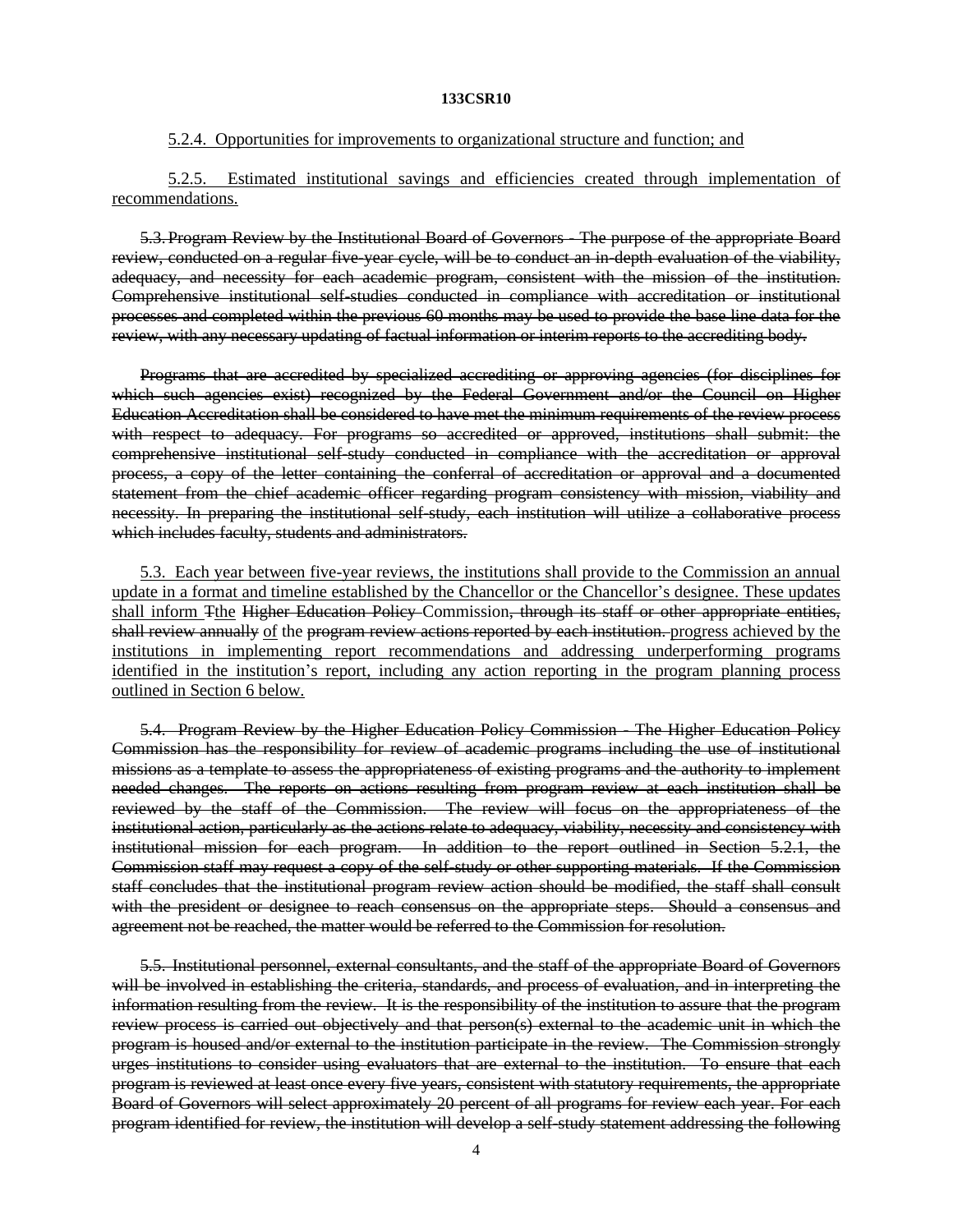items.

5.5.1. Viability - Viability is tested by an analysis of unit cost factors, sustaining a critical mass, and relative productivity. Based upon past trends in enrollment, patterns of graduates, and the best predictive data available, the institution shall assess the program's past ability and future prospects to attract students and sustain a viable, cost-effective program.

5.5.2. Adequacy - The institution shall assess the quality of the program. A valuable (but not the sole) criterion for determining the program's adequacy is accreditation by a specialized accrediting or approving agency recognized by the Federal Government or the Council for Higher Education Accreditation. The institution shall evaluate the preparation and performance of faculty and students, and the adequacy of facilities.

5.5.3. Necessity - The dimensions of necessity include whether the program is necessary for the institution's service region, and whether the program is needed by society (as indicated by current employment opportunities, evidence of future need, rate of placement of the programs' graduates). Whether the needs of West Virginia justify the duplication of programs in several geographic service regions shall also be addressed.

5.5.4. Consistency With Mission - The program shall be a component of, and appropriately contribute to, the fulfillment of the institutional and system missions. The review should indicate the centrality of the program to the institution, explain how the program complements other programs offered, and state how the program draws upon or supports other programs. Both institutional aspects of the program should be addressed. The effects (positive or negative) that discontinuance of the program might have upon the institution's ability to accomplish its mission should be stated.

5.6 5.4. Focused Program Review. – Either the Higher Education Policy Commission or the appropriate board of governors may request at any time that focused program reviews be conducted for a given purpose such as a) reviewing all programs within a discipline (e.g., biology) or b) concentrating on specific program review components (e.g. assessment). The Commission or the board, as appropriate, shall develop formal strategies for conducting such reviews will be developed, consistent with the purpose of the review.

5.5. The Commission retains authority to resume program review using productivity standards to identify programs that are underperforming based on enrollment and completion rates and to recommend to the governing boards that those programs should be improved or discontinued.

# **§133-10-6. Possible Outcomes. Program Planning.**

6.1. Institutional Recommendation - The appropriate Board of Governors= five-year cycle of program review will result in a recommendation by the institution for action relative to each program under review. The institution is clearly obligated to recommend continuation or discontinuation for each program reviewed. If recommending continuation, the institution should state what it intends: Program planning is an ongoing process that both informs program review recommendations and prioritizes future program action as necessitated by program review findings. The purpose of planning is to ensure institutions can evaluate the direction of program delivery in a manner that is responsive to the mission, goals, and needs of the institution and the State. Program planning also provides the opportunity for collaboration among institutions, encourages innovation in program design to meet regional and State demand, addresses student needs, and minimizes unnecessary program duplication. The program planning process consists of the following steps: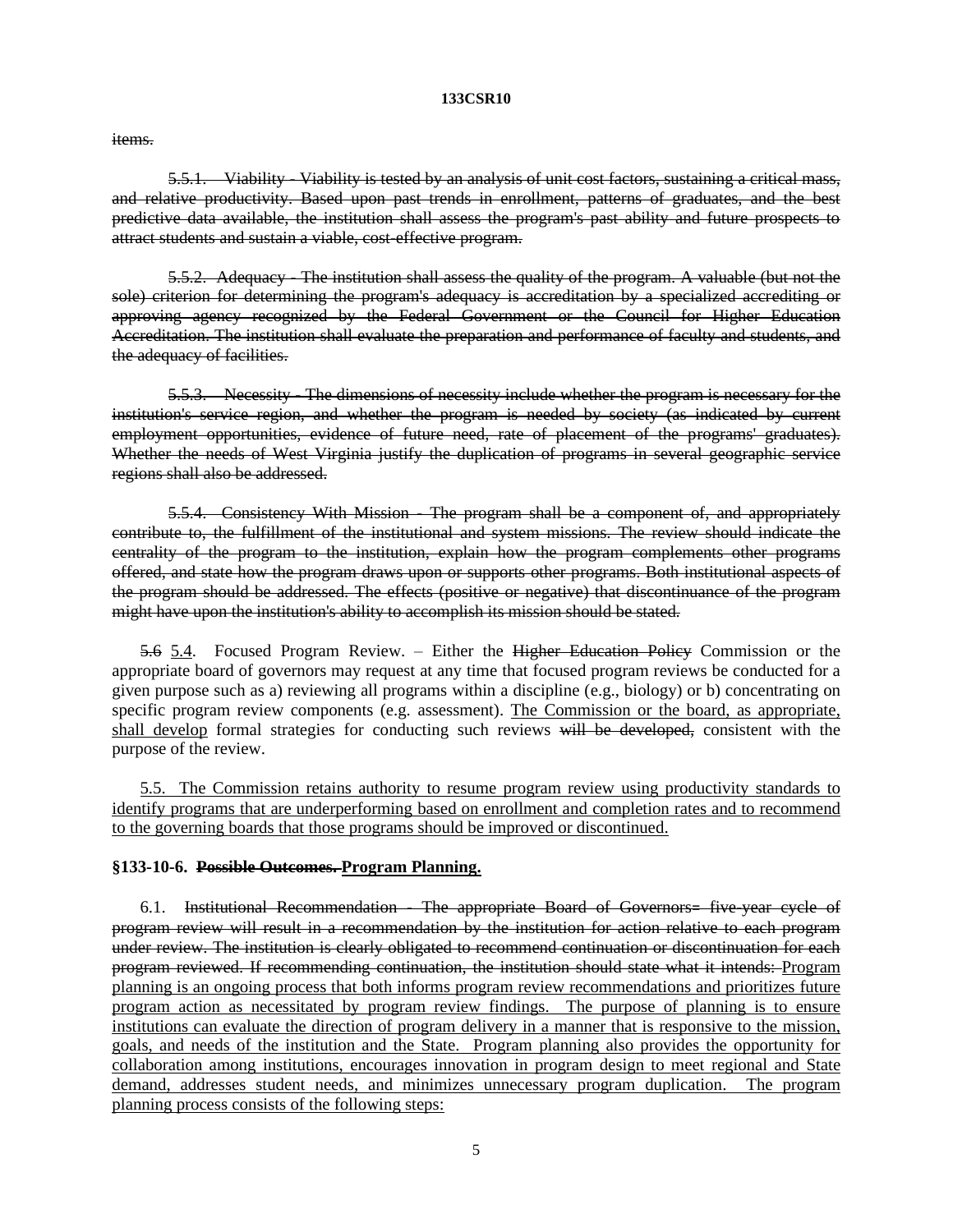6.1.1. Continuation of the program at the current level of activity, with or without specific action; Each year, the Commission shall review and approve the compilation of institutional program plans, which shall compromise the Statewide program plan.

 $6.1.2.$  Continuation of the program at a reduced level of activity  $(e.g.,$  reducing the range of optional tracks) or other corrective action. Institutions shall provide to the Vice Chancellor for Academic Affairs a rolling three-year program plan, which the institutions shall update annually. The program plan shall be on a form provided by the Commission and shall include, but not be limited to, the following:

6.1.2.a. A listing of new, consolidated, and discontinued programs by title;

6.1.2.b. A brief description the program(s)

6.1.2.c. Program action and anticipated date of action;

6.1.2.d. Credential type;

6.1.2.e. Modality, location, and anticipated resources needed;

6.1.2.f. Specialized accreditation required;

6.1.2.g. Any agreements to be executed between institutions; and

6.1.2.h. Any other information requested by the Commission.

6.1.3. Identification of the program for further development; or Institutional chief academic officers shall review, discuss, and coordinate the institutions' final program plans. Following this review, any subsequent changes, and approval by the institutional governing boards, the institutions shall submit their annual program plans to the Commission for review and approval. The Commission shall not adopt an institutional program plan that has not been approved by its governing board.

6.1.4. Development of a cooperative program with another institution, or sharing of courses, facilities, faculty, and the like. The Commission shall update the Statewide program inventory as necessary to reflect implementation of new programs and the consolidation or discontinuance of existing programs once such plans have been approved by the institutional governing boards.

6.1.5. If it recommends discontinuance of the program, then the provisions of Higher Education Policy Commission policy on approval and discontinuance of academic programs will apply.

6.1.6. For each program, the institution will provide a brief rationale for the observations, evaluation, and recommendation. These should include concerns and achievements of the program. The institution will also make all supporting documentation available to the Commission upon request.

6.2. Committee Recommendation - The appropriate Institutional Program Review Committee will develop a recommendation for action and present it to the institutional Board of Governors for action and referral to the Policy Commission.

6.2.1. The committee may make recommendations that go beyond those also. The committee may request additional information and may recommend continuance on a provisional basis and request progress reports.